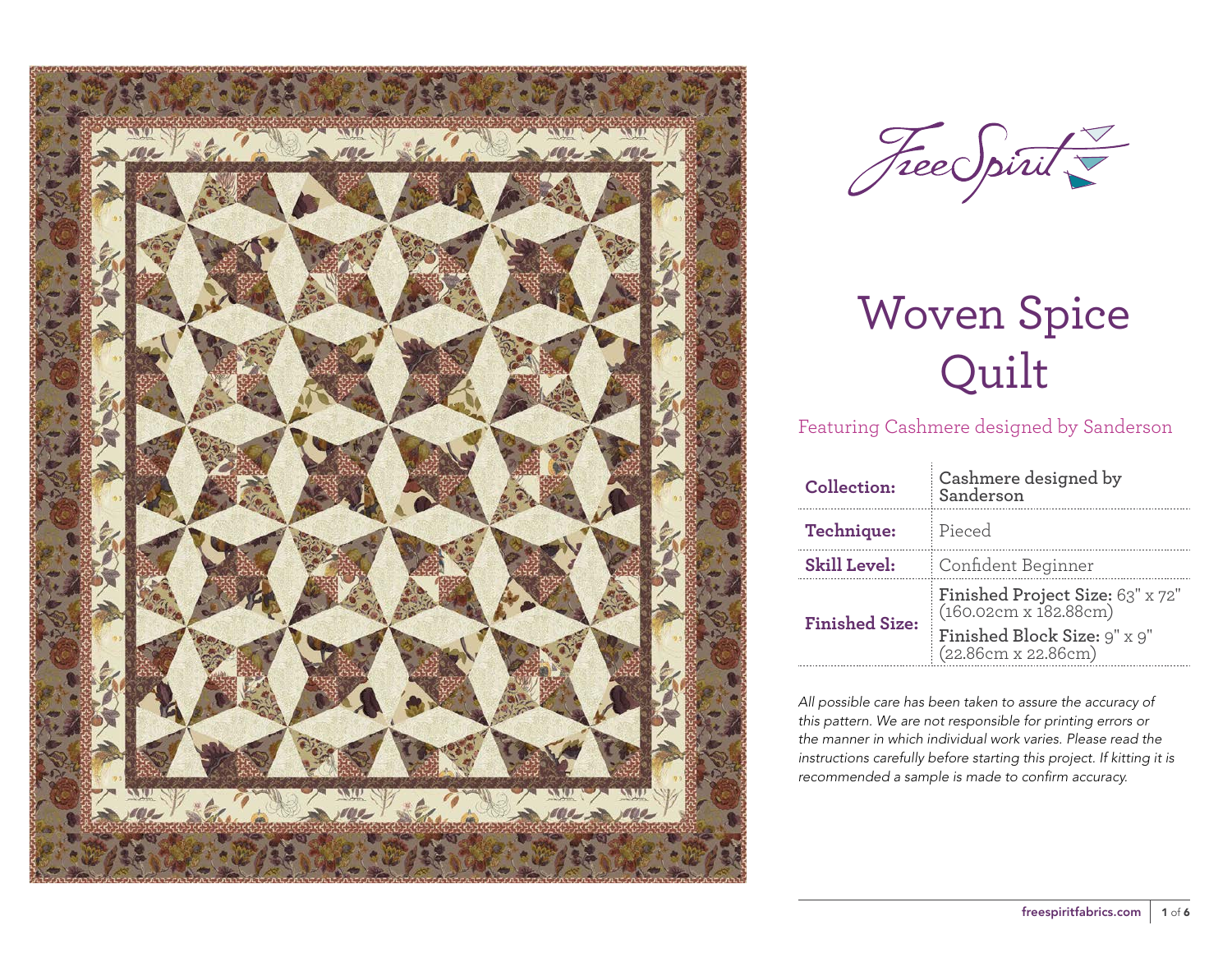TreeC

*Project designed by Lucy A. Fazely Tech edited by Alison M. Schmidt*

#### **Fabric Requirements**

| <b>DESIGN</b>                         | <b>COLOR</b>   | <b>ITEM ID</b>                 | <b>YARDAGE</b>                                                             |     |     |                       |                        |     |
|---------------------------------------|----------------|--------------------------------|----------------------------------------------------------------------------|-----|-----|-----------------------|------------------------|-----|
| (A) Amanpuri<br>(B) Amanpuri Large    | Spice<br>Cream | PWSA009.SPICE<br>PWSA010.CREAM | 1 <sup>3</sup> / <sub>4</sub> yards (1.60m)<br>$\frac{1}{2}$ yards (0.46m) |     |     |                       |                        |     |
| (C) Ottoman Flowers                   | Spice          | PWSA014.SPICE                  | $\frac{1}{2}$ yards (0.46m)                                                |     |     |                       |                        |     |
| (D) Paradesia                         | Spice          | PWSA011.SPICE                  | $\frac{7}{8}$ yards (0.80m)                                                |     |     |                       |                        |     |
| (E) Pelham                            | Spice          | PWSA013.SPICE                  | $\frac{5}{8}$ yard (0.57m)                                                 |     |     |                       |                        |     |
| (F) Linden                            | Spice          | PWSA015.SPICE*                 | 1 <sup>1</sup> / <sub>4</sub> yards (1.14m)                                | (A) | (B) | (C)                   | (D)                    | (E) |
| (G) Marigold                          | Tan            | PWWM006.TANXX                  | $1\frac{1}{4}$ yards (1.14m)                                               |     |     |                       |                        |     |
| * includes binding                    |                |                                |                                                                            |     |     |                       |                        |     |
| <b>Backing (Purchased Separately)</b> |                |                                |                                                                            |     |     |                       |                        |     |
| 44" (111.76cm) wide                   |                |                                |                                                                            |     |     |                       |                        |     |
| Cashmere Paisley                      | Spice          | PWSA012.SPICE                  | $4\frac{1}{4}$ yards (3.89m)                                               |     |     |                       |                        |     |
| <b>OR</b><br>108" (274.32cm) wide     |                |                                |                                                                            | (F) | (G) | <b>Backing</b><br>44" | <b>Backing</b><br>108" |     |
| Acanthus                              | Autumn         | QBWM002.AUTUMN                 | 2 <sup>1</sup> / <sub>8</sub> yards (1.94m)                                |     |     | (111.76cm)            | (274.32cm)             |     |

#### **Additional Recommendations**

• 100% cotton thread in colors to match

• 71" x 80" (177.80cm x 200.66cm) quilt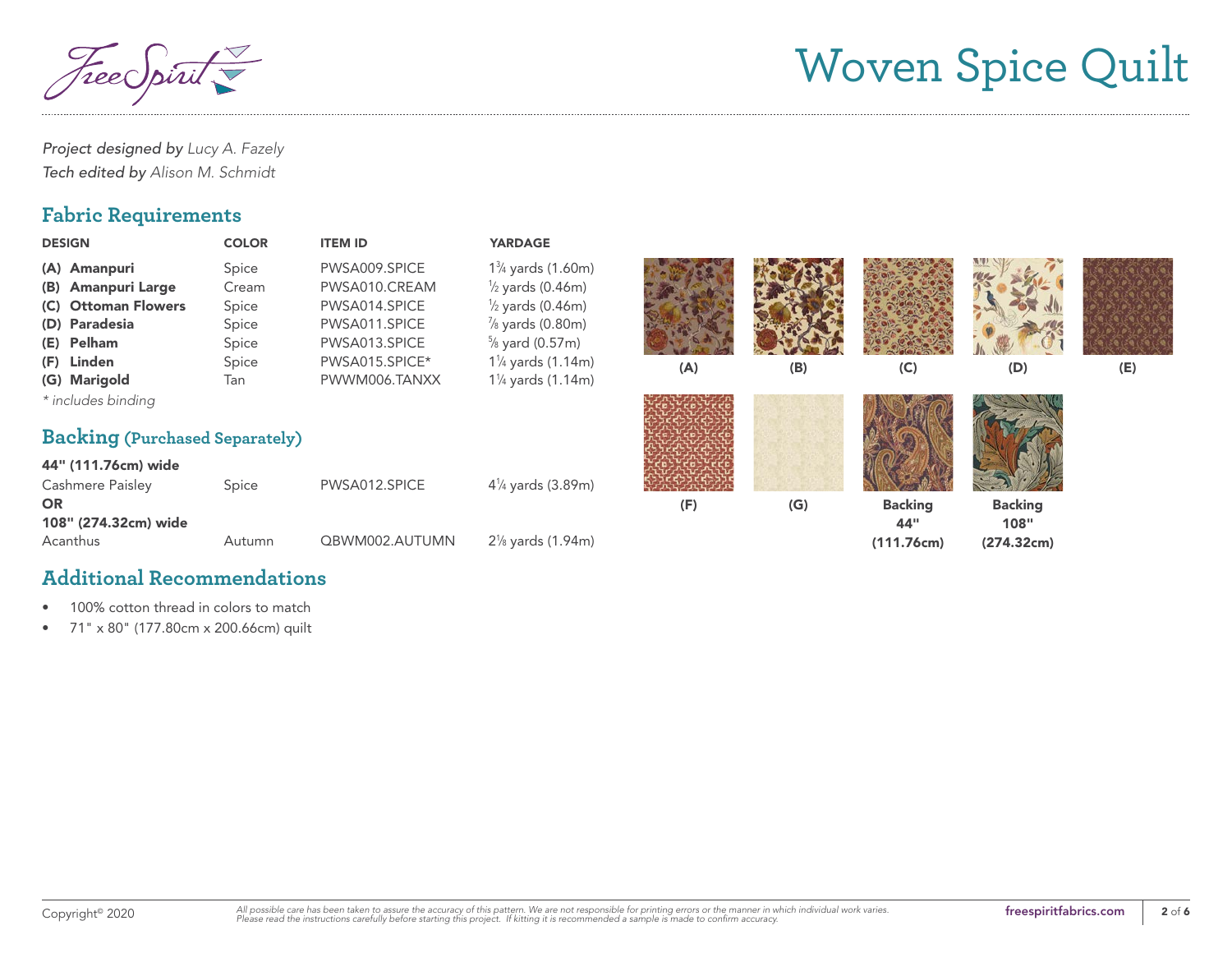#### **Cutting**

WOF = Width of Fabric

#### Fabric A, cut:

(5) 5" x WOF (7)  $4\frac{1}{2}$ " x WOF; sewn together end-to-end for borders

### Fabric B, cut:

(2) 5" x WOF

### Fabric C, cut:

(2) 5" x WOF

#### Fabric D, cut:

(7)  $3\frac{1}{2}$ " x WOF; from (2) strips, subcut (14)  $3\frac{1}{2}$ " squares (cut in half diagonally), then sew all remaining strips together end-to-end for borders

#### Fabric E, cut:

(2)  $3\frac{1}{2}$ " x WOF; subcut

(15)  $3\frac{1}{2}$ " squares (cut in half diagonally) (5)  $1\frac{1}{2}$ " x WOF; sewn together end-to-end for borders

#### Fabric F, cut:

(3)  $3\frac{1}{2}$ " x WOF; subcut  $(31)$   $3\frac{1}{2}$ " squares (cut in half diagonally) (8)  $2\frac{1}{2}$ " x WOF for binding (6)  $1\frac{1}{2}$ " x WOF; sewn together end-to-end for borders

#### Fabric G, cut:

(8) 5" x WOF

### **Instructions**

*Note: Use a 1 ⁄4" seam allowance throughout. Handle triangles gently so as not to distort bias edges. Sew all pieces with right sides together and raw edges even using matching thread. Press after each seam.*

#### Block Assembly

1. Using the Triangle Template provided, cut 62 triangles from **Fabric A**  $5$ " strips. In the same manner, cut 30 Fabric B, 28 Fabric C, and 120 Fabric G wedges. Fig. 1

Fig. 1



2. Arrange 4 each Fabrics A and G triangles as shown. Fig. 2

Fig. 2



3. Sew Fabrics A and G triangles into pairs. Fig. 3

Fig. 3



4. Stitch pairs of wedges together into halfblock sections, making sure the long sides of the triangles align to form a straight edge. Fig. 4

Fig. 4



**5.** Sew half-block sections together.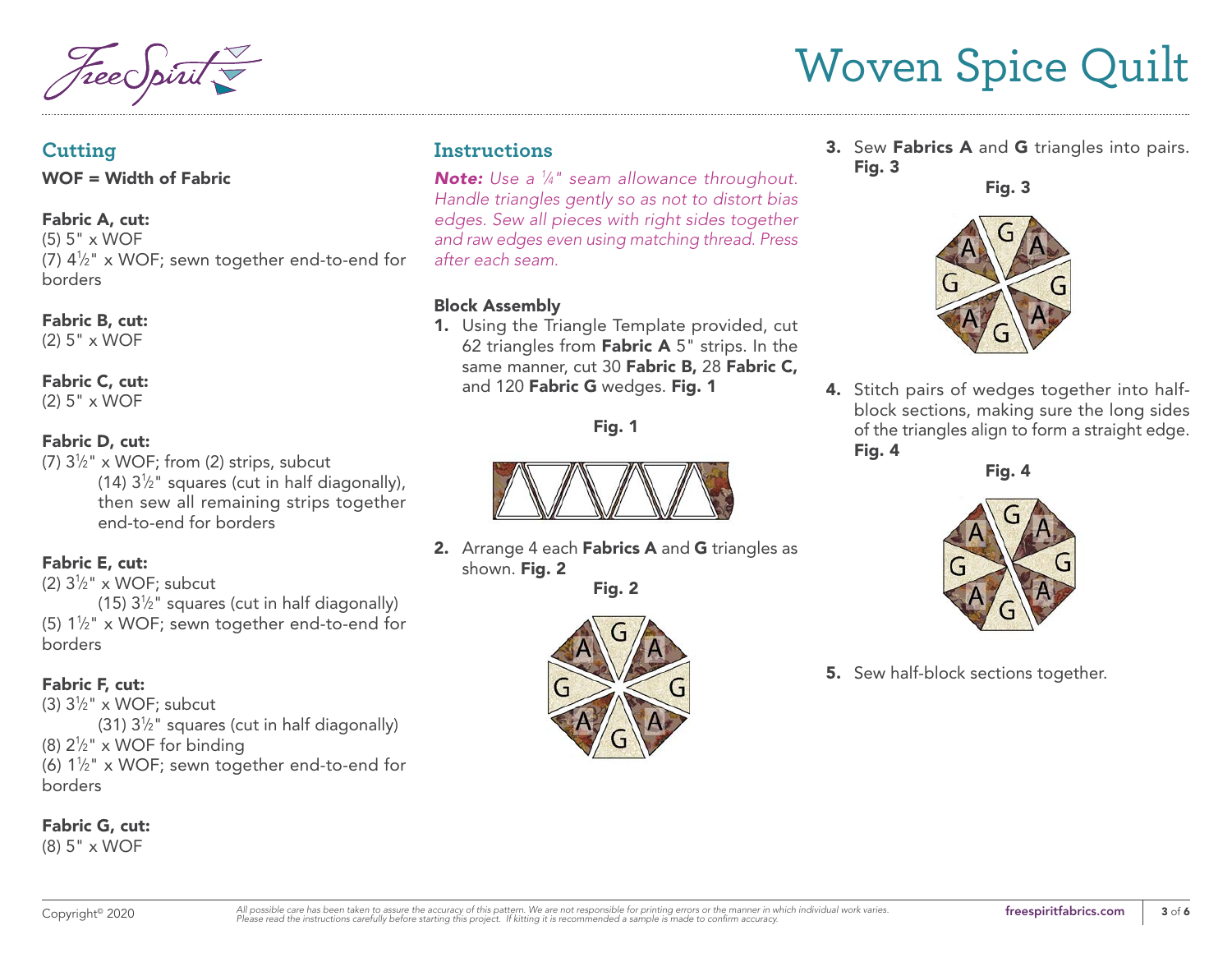

**6.** Stitch 4 **Fabric F**  $3\frac{1}{2}$ " triangles, centered, to the corners to complete Block 1 (9½") [24.13cm] square including seam allowance.). Trim off dog ears if desired. Fig. 5

Fig. 5



7. Referring to Steps 2-6, make 5 Block 2, 4 Block 3, and 10 each Blocks 4 and 5 with fabrics indicated. Block Layouts

#### **Block Layouts**





Block 1 - Make 1

Block 2 - Make 5 Block 3 - Make 4



## **Quilt Top Assembly**

- 8. Noting **Quilt Layout** on page 5, arrange the blocks in 6 rows of 5, rotating blocks as shown. Stitch into rows. Press the seams in each row to one side, then press the next row in the opposite direction so seam allowances will nest.
- 9. Sew rows together. Quilt center should measure 45½" x 54½" including seam allowance.
- 10. Measure the quilt top through the center vertically. Cut (2) Fabric E borders to fit from the 1½"-wide continuous strip (1½" x 54½") and sew to the right and left sides of quilt center. Measure the quilt top horizontally through the center. Cut (2) Fabric E borders to fit from the remaining 1½"-wide continuous strip (1½"  $\times$  47½" ) and sew to the top and bottom of quilt center.
- 11. Repeat Step 10 to measure, cut, and add the following borders to the quilt in the order listed:

Fabric D Left/right sides:  $3\frac{1}{2}$ " x  $56\frac{1}{2}$ " Top/bottom:  $3\frac{1}{2}$ " x  $53\frac{1}{2}$ "

#### Fabric F

Left/right sides:  $1\frac{1}{2}$ " x 62 $\frac{1}{2}$ " Top/bottom: 1½"  $\times$  55½"

Fabric A Left/right sides:  $4\frac{1}{2}$ " x 64 $\frac{1}{2}$ " Top/bottom:  $4\frac{1}{2}$ " x 63 $\frac{1}{2}$ "

## **Finishing**

- **12.** Sew together the  $2\frac{1}{2}$ " x WOF **Fabric F** binding strips end to end using diagonal seams. Press the seams open. Press the binding strip in half wrong sides together.
- 13. Layer the backing (wrong side up), batting, and quilt top (right side up). Baste the layers together and quilt as desired. Trim excess batting and backing even with the quilt top after quilting is completed.
- 14. Leaving an 8" tail of binding, sew binding to top of quilt through all layers matching all raw edges. Miter corners. Stop approximately 12" from where you started. Lay both loose ends of binding flat along quilt edge. Where these two loose ends meet, fold them back on themselves and press to form a crease. Using this crease as your stitching line, sew the two open ends of the binding together right sides together. Trim seam to  $\frac{1}{4}$ " and press open. Finish sewing binding to quilt.
- 15. Turn the binding to the back of the quilt and hand stitch in place.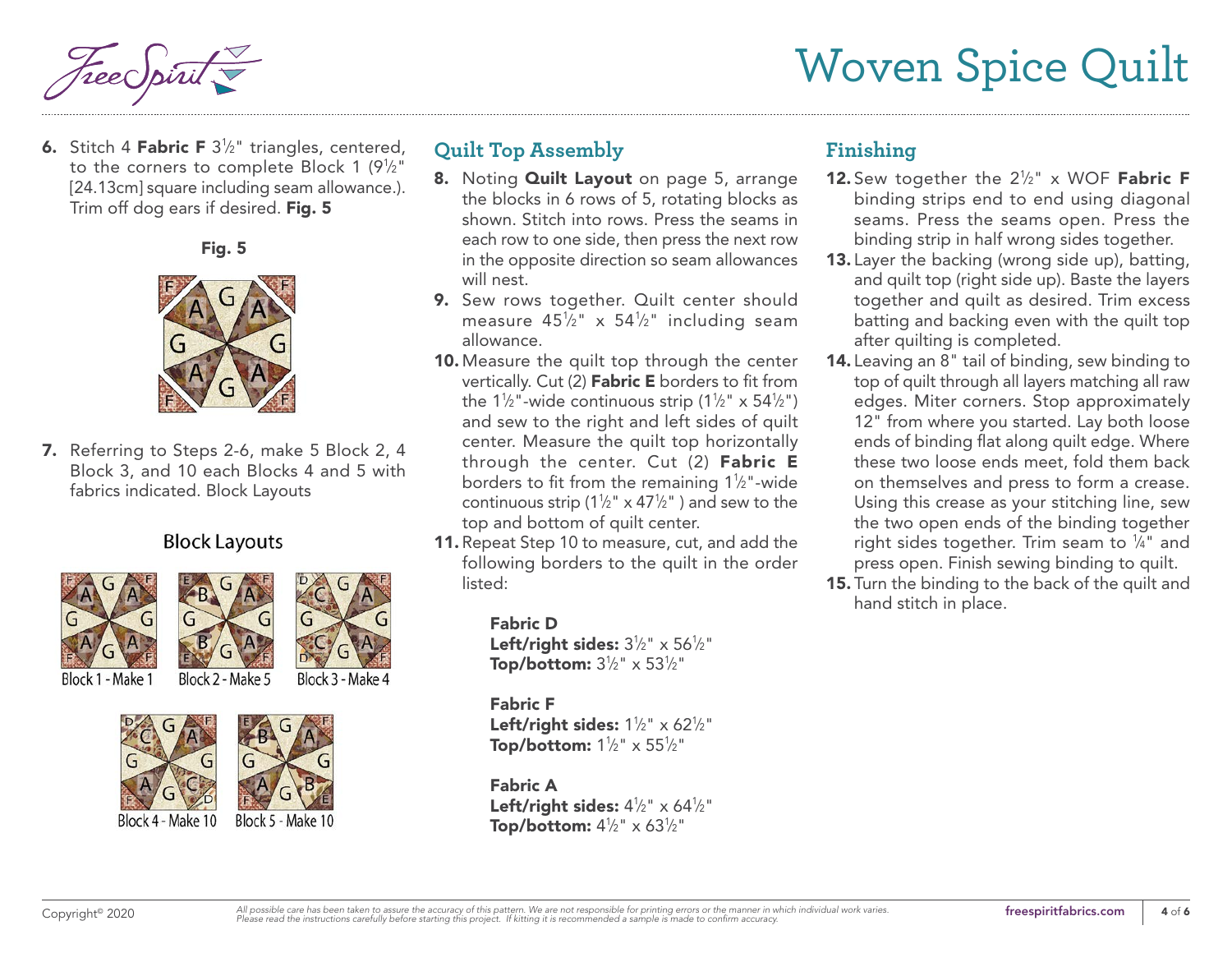Free Spirit

Quilt Layout



Copyright<sup>®</sup> 2020 All possible care has been taken to assure the accuracy of this pattern. We are not responsible for printing errors or the manner in which individual work varies. **The section that interaprintfabrics.com**